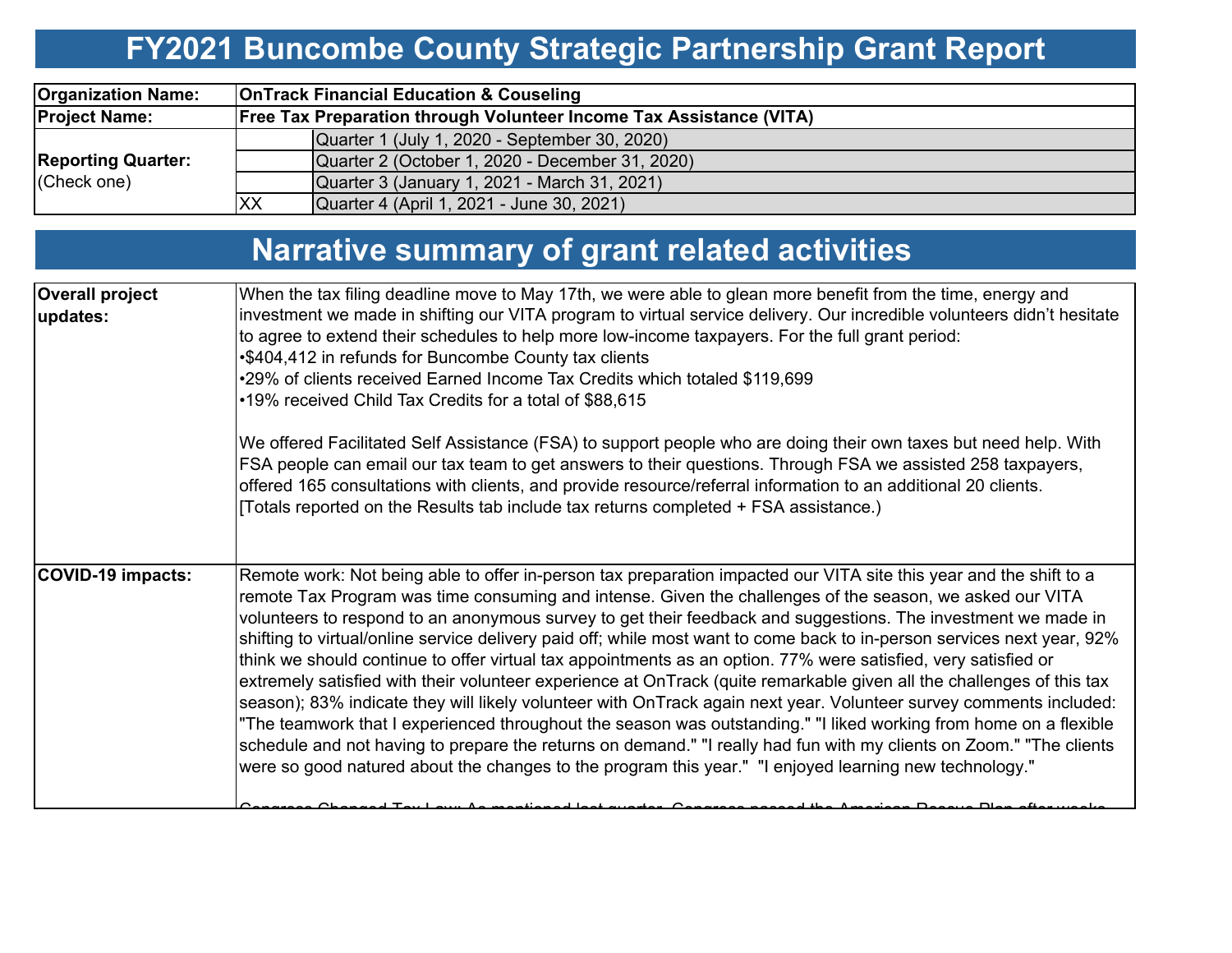| <b>Activities related to</b> | On June 9th we began our racial equity audit with The Adaway Group with a meeting with OnTrack leadership and              |
|------------------------------|----------------------------------------------------------------------------------------------------------------------------|
| increasing equity,           | their team. The focus of the audit is to identify areas where white supremacy culture shows up and to give us tools to     |
| diversity and inclusion:     | address them. We provided policies, procedures, sample job postings, evaluation/compensation practices, online             |
|                              | client screening/budget information, employee handbook, program information and more! Our goal is to increase              |
|                              | diversity, equity and inclusion for clients, staff, and board. We have asked for evaluation of our workplace culture,      |
|                              | recruiting/hiring, training, supervision, and evaluation so we can create an environment for BIPOC staff to thrive and     |
|                              | succeed. We look forward to gaining insights from their work and finding opportunities to improve our work with            |
|                              | clients, staff, and the community.                                                                                         |
| <b>Activities related to</b> | Our VITA volunteer tax preparers are an important asset to our program and this year was challenging. Many were            |
| increasing operational       | using this technology for the first time, and we all (staff and volunteers) struggled with it mightily at the beginning of |
| excellence:                  | the season. What started out as one of our greatest challenges, turned into a big success. In the end of tax season        |
|                              | survey, to the question "How would you rate your comfort level with our technology (Zoom, Outlook, OneDrive, etc.)?"       |
|                              | the responses averaged an 8.9 on a scale of 1 to 10. It was amazing to see Volunteer's confidence surge as they            |
|                              | learned the technology. These are skills that they can take with them. The volunteers who serve a "Tax Program Shift       |
|                              | Supervisors" provided countless hours ensuring the VITA program offers high quality, excellent service to tax clients.     |
|                              | Staff used feedback of volunteers and clients to improve our systems and approach; this increased our operational          |
|                              | excellence as illustrated in the volunteer survey response showing a 56% improvement in tax procedures from the            |
|                              | beginning of the season until the end of the season.                                                                       |
|                              |                                                                                                                            |
|                              |                                                                                                                            |

We then the fit f line  $\mathcal{L}$  that the third is the three conditions of the  $\mathcal{L}$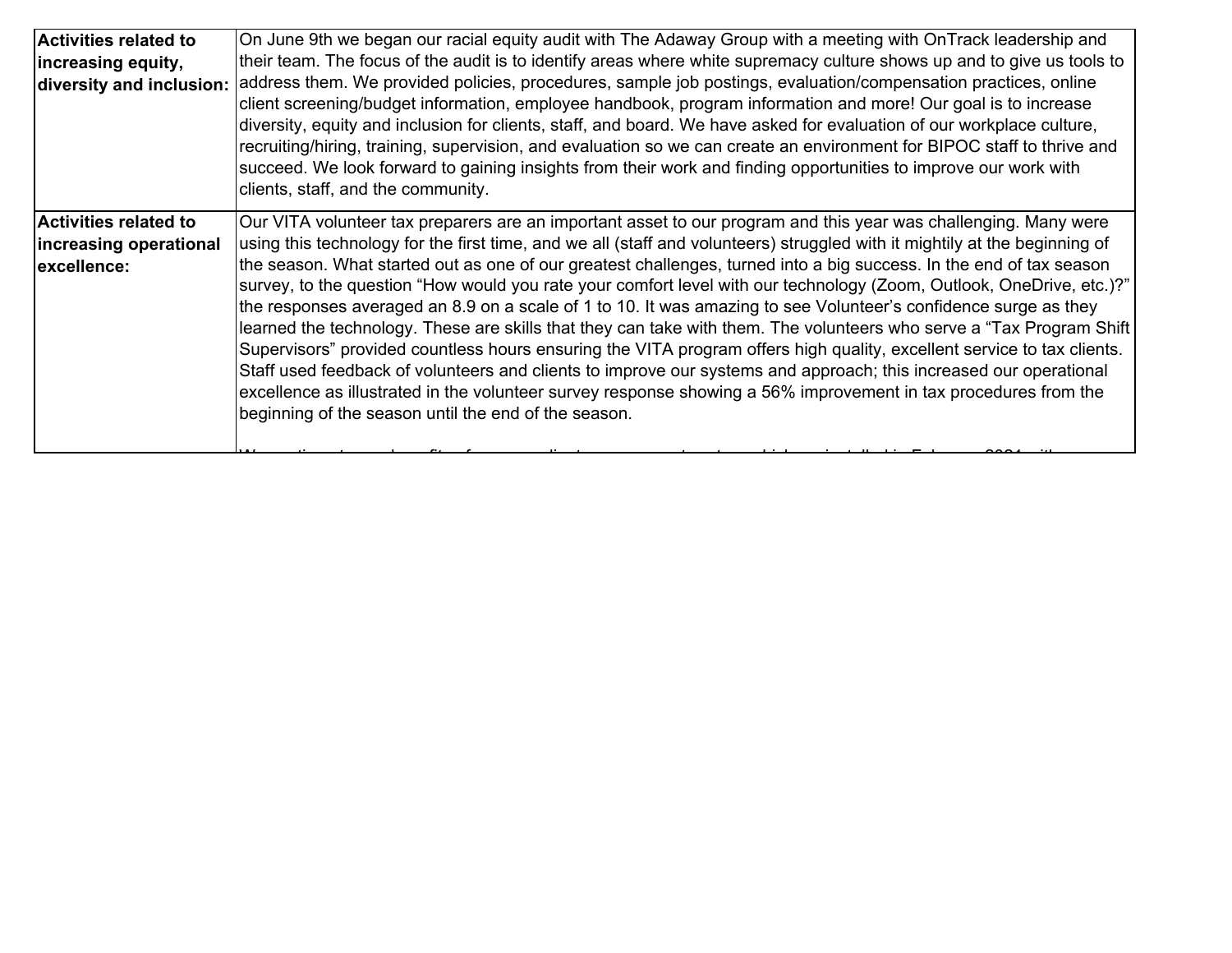## **FY2021 Buncombe County Strategic Partnership Grant Report**

| <b>Organization Name:</b>                | <b>OnTrack Financial Education &amp; Couseling</b> |                                                                            |  |  |  |  |
|------------------------------------------|----------------------------------------------------|----------------------------------------------------------------------------|--|--|--|--|
| <b>Project Name:</b>                     |                                                    | <b>Free Tax Preparation through Volunteer Income Tax Assistance (VITA)</b> |  |  |  |  |
| <b>Reporting Quarter:</b><br>(Check one) |                                                    | Quarter 1 (July 1, 2020 - September 30, 2020)                              |  |  |  |  |
|                                          |                                                    | Quarter 2 (October 1, 2020 - December 31, 2020)                            |  |  |  |  |
|                                          |                                                    | Quarter 3 (January 1, 2021 - March 31, 2021)                               |  |  |  |  |
|                                          | XX                                                 | Quarter 4 (April 1, 2021 - June 30, 2021)                                  |  |  |  |  |

### **Progress toward annual goals**

|                                                             | Please only include new data for the specific quarter |                  |                  |                  |                  |                                                 |
|-------------------------------------------------------------|-------------------------------------------------------|------------------|------------------|------------------|------------------|-------------------------------------------------|
| <b>Measure</b>                                              | <b>Annual Goal</b>                                    | <b>Quarter 1</b> | <b>Quarter 2</b> | <b>Quarter 3</b> | <b>Quarter 4</b> | <b>Progress</b><br>toward<br><b>Annual Goal</b> |
| # of Buncombe County clients assisted                       | 516                                                   | 3                |                  | 344              | 159              | 506                                             |
| % of clients that save \$200 or more as a result<br>of VITA | 90%                                                   | 100%             | <b>NA</b>        | 100%             | 96%              | 99%                                             |
| % of clients that receive Earned Income Tax<br>Credit       | 30%                                                   | 0%               | <b>NA</b>        | 30%              | 27%              | 29%                                             |

#### **Comments:**

We hope you'll agree that it is remarkable that - after the year of COVID-19 scare, remote work, incredible shift to online/virtual service delivery and the American Rescue Plan which required us to schedule second appointments with clients who needed to file amended returns -- we are 98% of our goal! Only 10 tax returns shy of 516 Buncombe County residents filing their taxes through our VITA site. An additional 100 people received assistance through direct consultation with our tax shift supervisors and referrals to resources by our Tax CSR.

At our end-of-the-season Tax Program Recognition (everyone was vaccinated so we could hold it in-person), we recognized three of our volunteer tax preparers for over 10 years of VITA experience! OnTrack is truly blessed with remarkable, caring, committed volunteers!